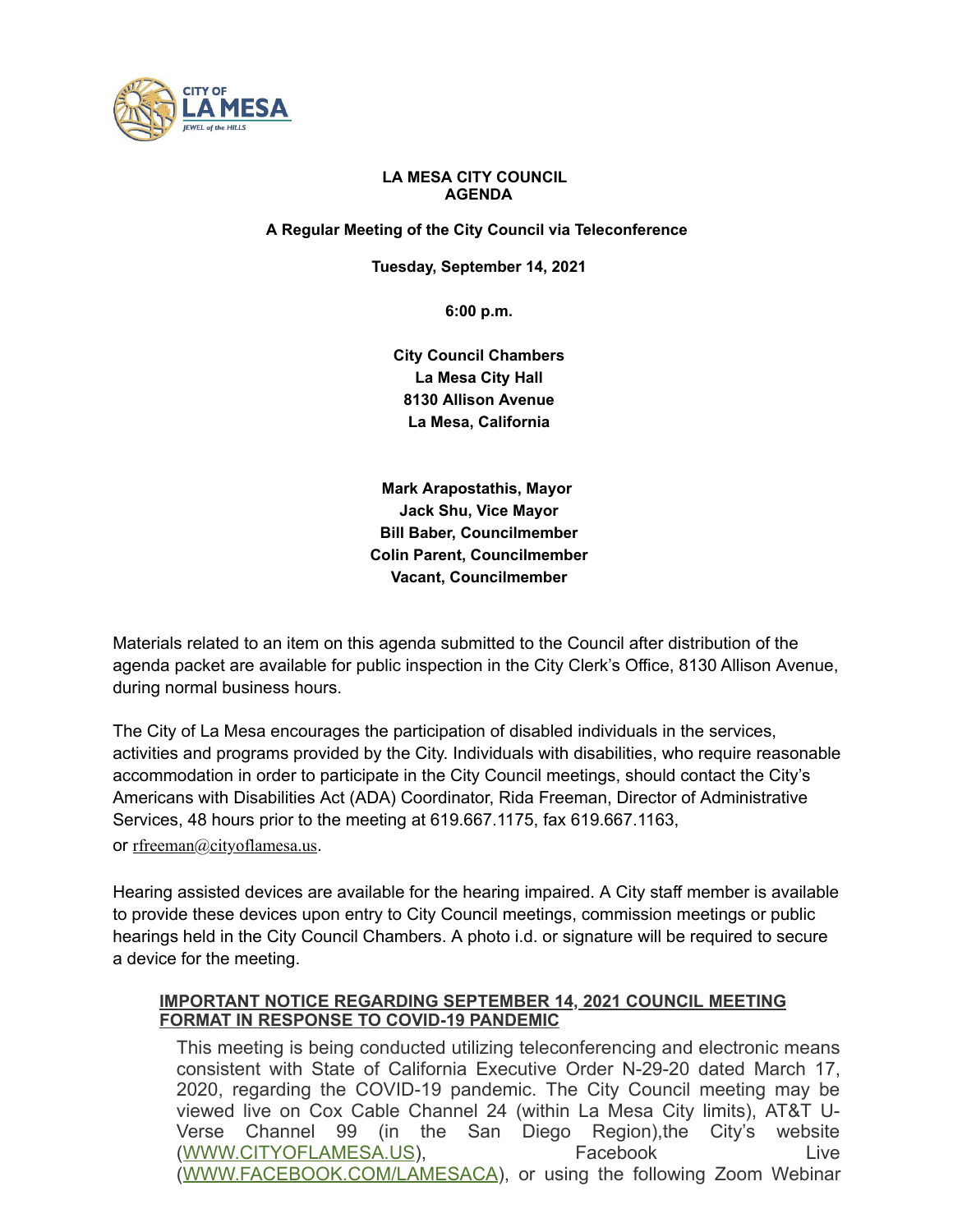options:

The public may view the meeting live using the following remote options:

# Teleconference Meeting Webinar

# [HTTPS://US06WEB.ZOOM.US/J/88512816699](https://us06web.zoom.us/j/88512816699)

Telephone (Audio only)

(669) 900-6833 or (253) 215-8782 Webinar ID: Webinar ID: 885 1281 6699

# Copy and paste the webinar link into your internet browser if the webinar link does not work directly from the agenda.

# **Live Public Comments**

To provide oral public comments during the meeting, join the Zoom meeting by computer, mobile phone, or dial in number. On Zoom video conference by computer or mobile phone, use the "Raise Hand" feature. This will notify the moderator that you wish to speak during a specific item on the agenda or during non-agenda Public Comment. Members of the public will not be shown on video but will be able to speak when called upon. If joining the meeting using the Zoom dial-in number, you may raise your hand by pressing \*9. Comments will be limited to three (3) minutes. No further comments will be entertained after the Mayor closes public comment.

# **Written Public Comments**

Members of the public who wish to make public comments may submit their comments by email to be read aloud at the Council meeting by the City Clerk. Email comments must be submitted to the City Clerk

at [COMMENTS@CITYOFLAMESA.US](mailto:comments@cityoflamesa.us) by **4:00 p.m.** the day of the Council meeting and be no more than 300 words. Any language beyond the 300 words shall not be read during the Council meeting. The counting of words, for the purposes of public comment submissions, shall follow the same standards as set forth in Elections Code § 9 (see Attachment A). Please note in your email subject line either "public comment" for non-agenda Public Comment or the agenda item number related to the comment. All email comments shall be subject to the same rules as would otherwise govern speaker comments at the Council meeting. Form correspondence of identical content signed by different individuals shall be read aloud only once during the comment period. Immediately prior to the reading of such correspondence, the name of each signatory shall be stated aloud.

Documents:

[ATTACHMENT](https://www.cityoflamesa.us/AgendaCenter/ViewFile/Item/6297?fileID=15029) A.PDF

**ROLL CALL INVOCATION – VICE MAYOR SHU PLEDGE OF ALLEGIANCE**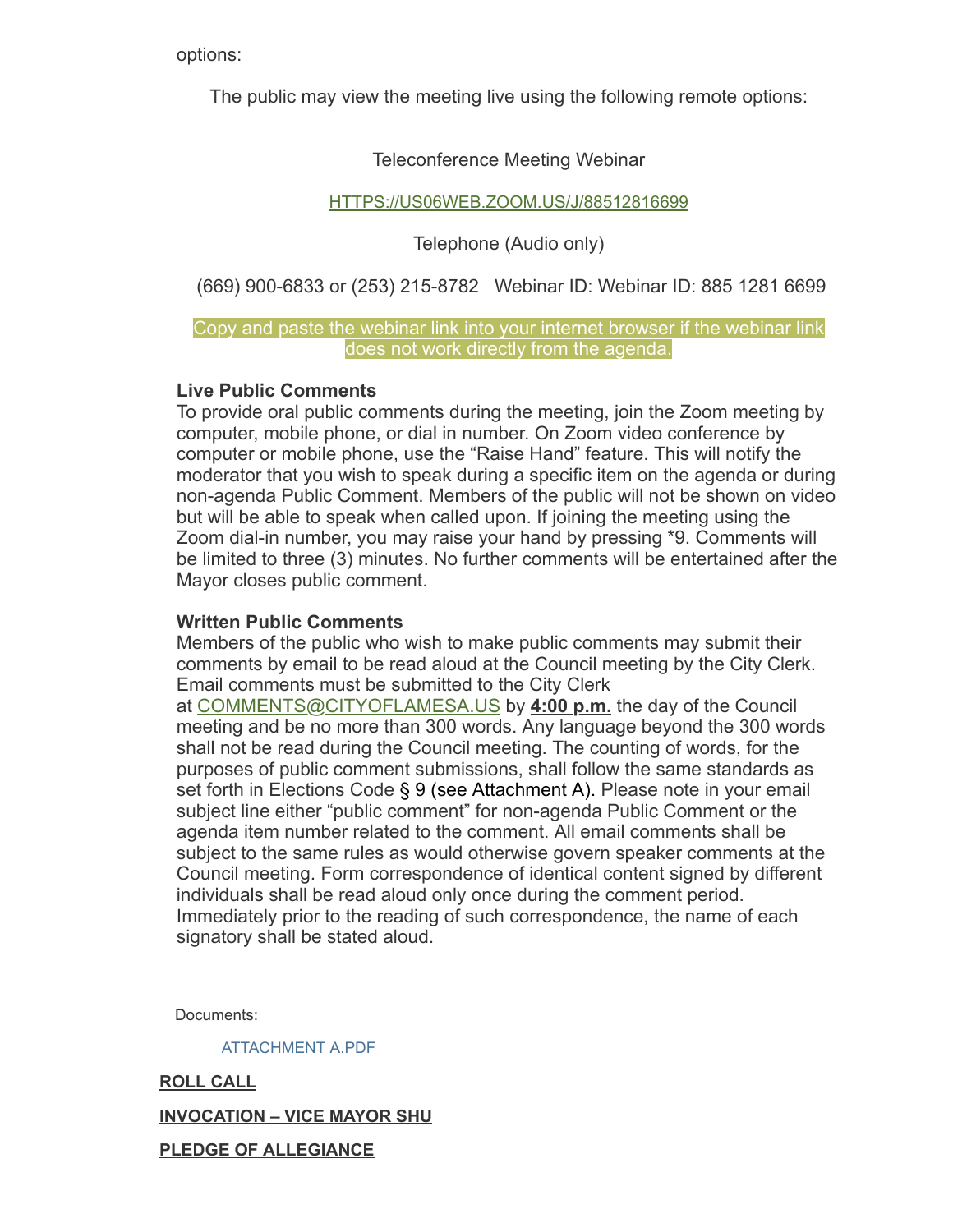# **CITY MANAGER COMMENTS**

# **COMMUNITY BULLETIN REPORTS**

# **PRESENTATIONS**

# **PROCLAIMING SEPTEMBER AS NATIONAL PREPAREDNESS MONTH**

# **BUDGET MONITORING REPORT**

Documents:

#### BUDGET [MONITORING](https://www.cityoflamesa.us/AgendaCenter/ViewFile/Item/6296?fileID=15028) REPORT.PDF

# **ADDITIONS AND/OR DELETIONS TO THE AGENDA**

## **PUBLIC COMMENTS - (TOTAL TIME - 15 MINUTES)**

NOTE: In accordance with state law, an item not scheduled on the agenda may be brought forward by the general public for comment; however, the City Council will not be able to discuss or take any action on the item at this meeting. If appropriate, the item will be referred to Staff or placed on a future agenda.

## **CONFLICT DISCLOSURES**

### **CONSENT CALENDAR**

(Items 1 through 9)

The Consent Calendar includes items considered to be routine. Unless discussion is requested by members of the Council or audience, all Consent Calendar items may be approved by one motion.

## **1. APPROVAL OF MOTION TO WAIVE THE READING OF THE TEXT OF ALL ORDINANCES AND RESOLUTIONS AT THIS MEETING**

## **2. APPROVAL OF THE MINUTES FOR THE REGULAR MEETING OF THE LA MESA CITY COUNCIL HELD TUESDAY, JULY 27, 2021**

Documents:

#### ITEM [2.PDF](https://www.cityoflamesa.us/AgendaCenter/ViewFile/Item/6286?fileID=15018)

### **3. APPROVAL OF THE MINUTES FOR THE SPECIAL MEETINGS OF THE LA MESA CITY COUNCIL HELD MONDAY, AUGUST 2, 2021, TUESDAY, AUGUST 10, 2021, AND FRIDAY, AUGUST 27, 2021**

Documents:

#### ITEM [3.PDF](https://www.cityoflamesa.us/AgendaCenter/ViewFile/Item/6287?fileID=15019)

### **4. APPROVAL OF THE MINUTES FOR THE CITY COUNCIL REGULAR MEETING, LA MESA PUBLIC FINANCING AUTHORITY SPECIAL MEETING, AND CITY OF LA MESA SUCCESSOR AGENCY SPECIAL MEETING HELD TUESDAY, AUGUST 10, 2021**

Documents:

#### ITEM [4.PDF](https://www.cityoflamesa.us/AgendaCenter/ViewFile/Item/6288?fileID=15020)

### **5. ACCEPTANCE OF INVESTMENT POLICY FOR THE CITY OF LA MESA FOR FISCAL YEAR 2021-2022**

Staff Reference: Mr. Vogt

Documents: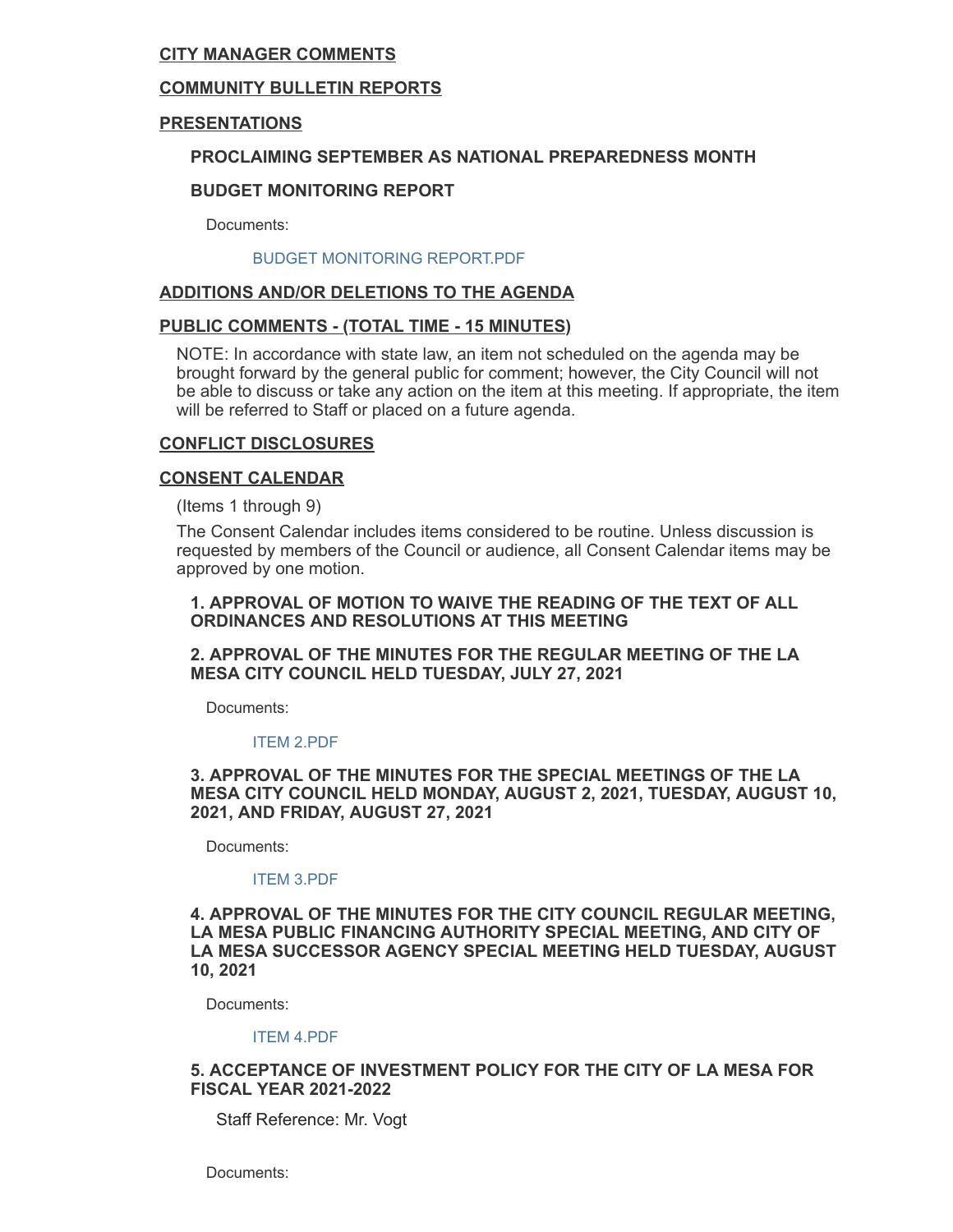### **6. RESOLUTION APPROVING AN AGREEMENT WITH THE LOCAL GOVERNMENT COMMISSION FOR THE CIVICSPARK PROGRAM**

Staff Reference: Ms. Ego

Documents:

ITEM [6.PDF](https://www.cityoflamesa.us/AgendaCenter/ViewFile/Item/6290?fileID=15022)

**7. RATIFICATION OF THE DESIGN REVIEW BOARD'S APPROVAL OF PROJECT NO. 2019-25 (DLS INVESTMENTS, LLC) – A SITE DEVELOPMENT PLAN FOR A SEVEN-UNIT RESIDENTIAL APARTMENT DEVELOPMENT AT 7735 UNIVERSITY AVENUE, APN 470-690-03-00 IN THE C-D-MU (GENERAL COMMERCIAL / URBAN DESIGN OVERLAY / MIXED USE OVERLAY) ZONE**

Staff Reference: Mr. Kusiak

Documents:

ITEM [7.PDF](https://www.cityoflamesa.us/AgendaCenter/ViewFile/Item/6291?fileID=15023)

## **8. RESOLUTION AWARDING THE ANNUAL CONTRACT FOR JANITORIAL AND CUSTODIAL SERVICES AT THE POLICE DEPARTMENT FACILITY WITH NMS MANAGEMENT, INC.**

Staff Reference: Chief Sweeney

Documents:

ITEM [8.PDF](https://www.cityoflamesa.us/AgendaCenter/ViewFile/Item/6292?fileID=15024)

## **9. RESOLUTION AUTHORIZING THE FIRST AMENDMENT TO THE JOINT USE AND OPERATION AGREEMENT BETWEEN THE CITY OF LA MESA AND THE LA MESA-SPRING VALLEY SCHOOL DISTRICT**

Staff Reference: Ms. Richardson

Documents:

#### ITEM [9.PDF](https://www.cityoflamesa.us/AgendaCenter/ViewFile/Item/6293?fileID=15025)

#### **STAFF REPORTS**

**10. CONSIDERATION OF LA MESA COMMUNITY PARKING COMMISSION'S RECOMMENDATION FOR LA MESA VILLAGE ENHANCEMENT FUND PROGRAM FUNDING AND RESOLUTION APPROPRIATING \$99,440 FROM THE DOWNTOWN PARKING FUND TO THE FISCAL YEAR 2021-2022 DOWNTOWN VILLAGE ENHANCEMENT FUND BUDGET**

> Staff recommends the Council adopt the Resolution appropriating \$99,440 from the Downtown Parking Fund to the Fiscal Year 2021- 2022 Downtown Village Enhancement Fund budget.

Staff Reference: Mr. Dedmon

Documents:

ITEM [10.PDF](https://www.cityoflamesa.us/AgendaCenter/ViewFile/Item/6294?fileID=15026)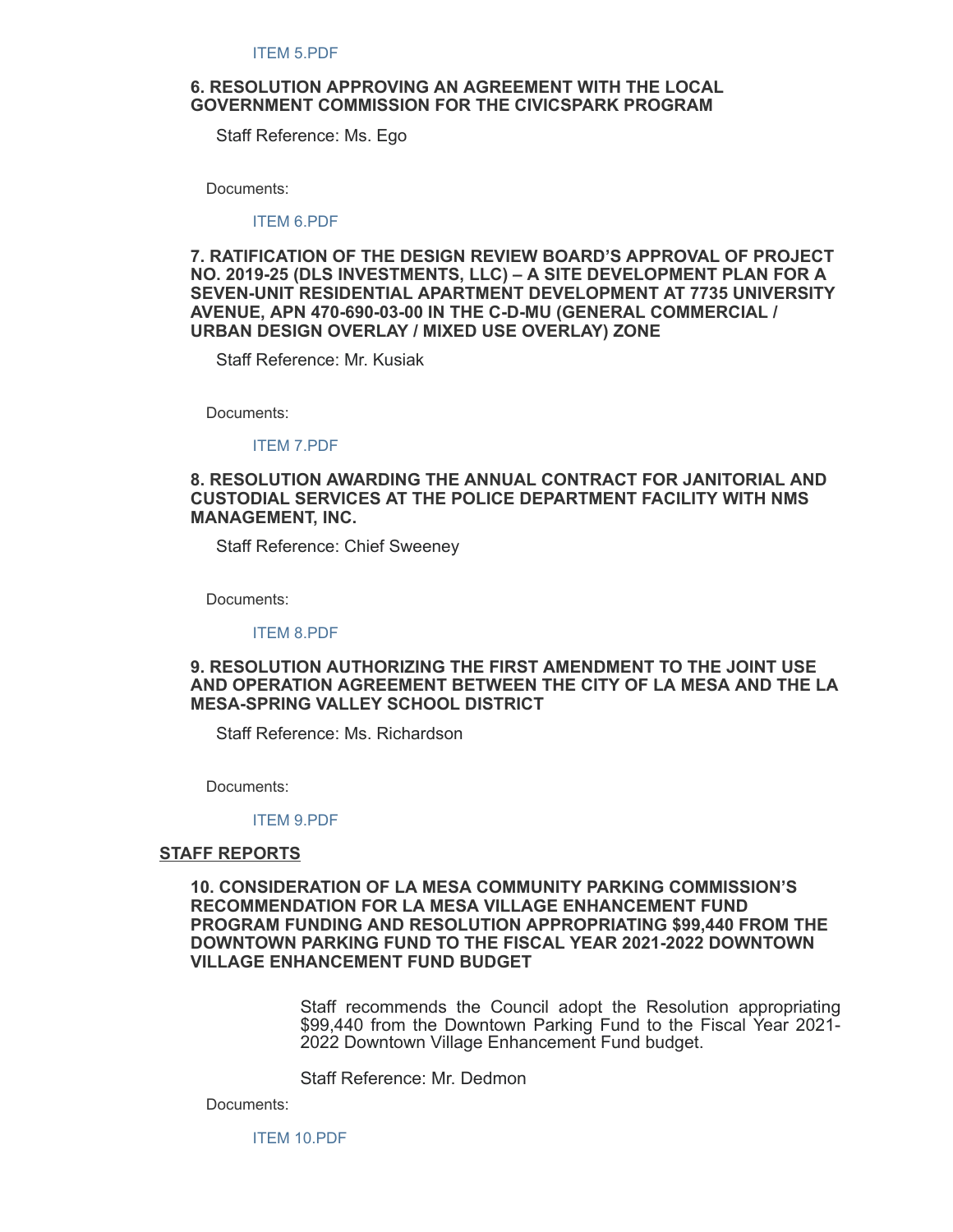**11. A. RESOLUTION AUTHORIZING UNREPRESENTED EMPLOYEES THE SAME SALARY AND CAFETERIA PLAN TERMS AS PROVIDED TO LA MESA CITY EMPLOYEES' ASSOCIATION;**

- **B. RESOLUTION AUTHORIZING EXECUTION OF THE FIRST AMENDMENT TO THE CITY MANAGER EMPLOYMENT AGREEMENT;**
- **C. RESOLUTION AUTHORIZING EXECUTION OF THE FIRST AMENDMENT TO THE CITY ATTORNEY EMPLOYMENT AGREEMENT;**
- **D. RESOLUTION APPROVING THE AMENDED CITY OF LA MESA COMPENSATION PLAN FOR FY 2020-2021 RETROACTIVE TO OCTOBER 1, 2020, LISTING POSITIONS, SALARY RANGES/BANDS, AND PAY STEPS;**
- **E. RESOLUTION APPROVING THE AMENDED CITY OF LA MESA COMPENSATION PLAN FOR FY 2020-2021 RETROACTIVE TO JANUARY 1, 2021, LISTING POSITIONS, SALARY RANGES/BANDS, AND PAY STEPS;**
- **F. RESOLUTION APPROVING THE AMENDED CITY OF LA MESA COMPENSATION PLAN FOR FY 2021-2022, LISTING POSITIONS, SALARY RANGES/BANDS, AND PAY STEPS; AND**
- **G. RESOLUTION APPROVING THE AMENDED CITY OF LA MESA COMPENSATION PLAN FOR FY 2021-2022 EFFECTIVE THE PAY PERIOD AFTER COUNCIL APPROVAL, LISTING POSITIONS, SALARY RANGES/BANDS, AND PAY STEPS**

Staff recommends the Council adopt the Resolutions by separate actions.

Staff Reference: Ms. Freeman

Documents:

#### ITEM [11.PDF](https://www.cityoflamesa.us/AgendaCenter/ViewFile/Item/6316?fileID=15031)

### **WRITTEN COMMUNICATION**

**12. CONSIDERATION OF THE LEAGUE OF CALIFORNIA CITIES RESOLUTIONS THAT WILL BE VOTED ON AT THE ANNUAL CONFERENCE IN SACRAMENTO, CALIFORNIA ON SEPTEMBER 22 – SEPTEMBER 24, 2021**

Documents: